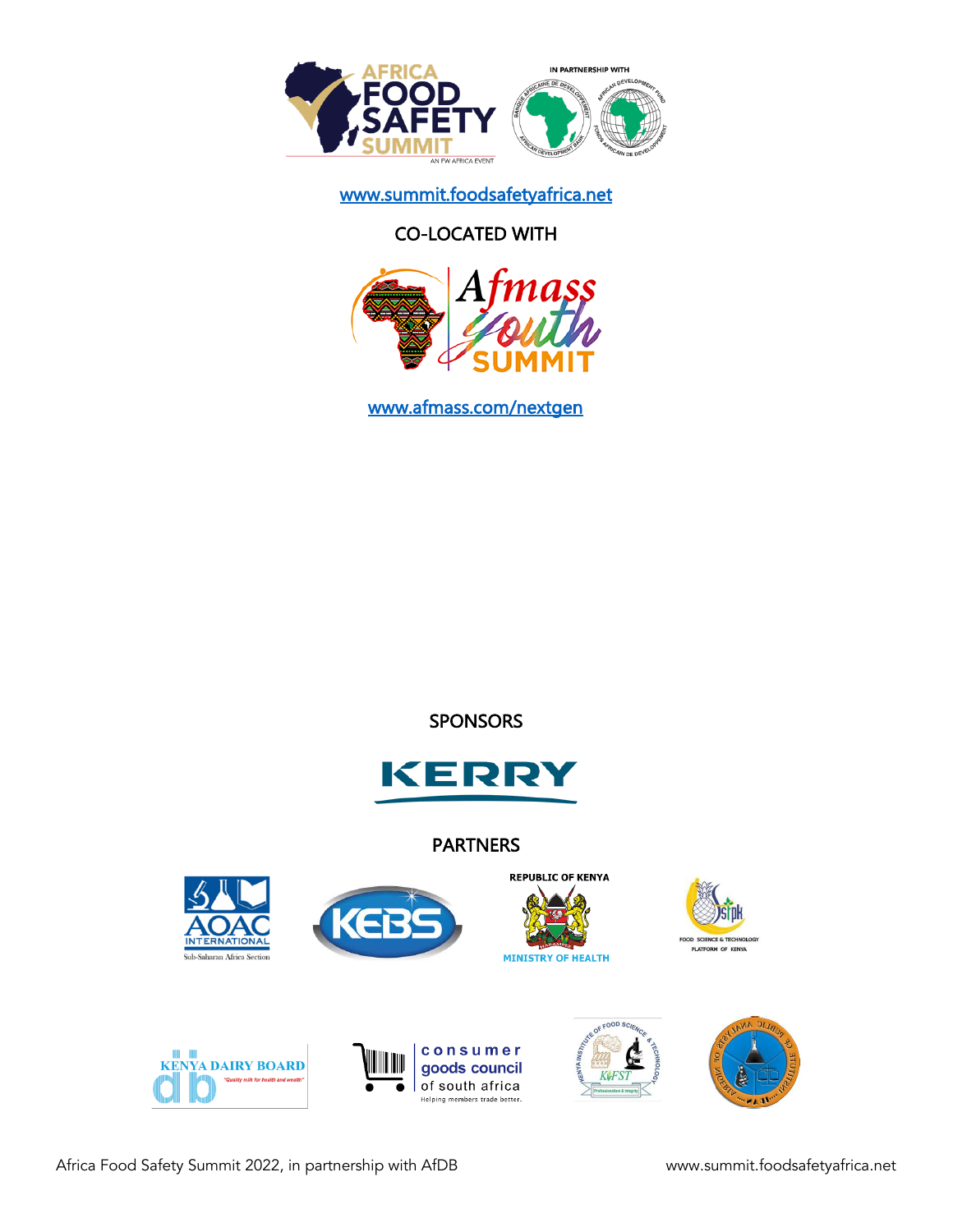## DAY 1 - JULY 20, 2022

#### 07.00-09.00 – NETWORKING BREAKFAST

#### 09.00–09:10 – WELCOME ADDRESS BY THE ORGANISERS & BRIEF FROM SPONSORS OF THE SUMMIT

• Francis Juma – Founder & CEO, FW Africa

#### 09.10–09:40 – OPENING CEREMONY

- Keynote Speaker Government of Kenya Representatives
- Keynote Speaker Dr. Damian Ihedioha, Manager of the Agribusiness Division, at the Agriculture and Agro-industry Department, African Development Bank

## 09:40–10.30 – OPENING SESSION TOWN HALL: STATUS OF FOOD SAFETY REGULATION & PRACTICE IN KENYA – STATUS OF FOOD SAFETY BILL 2021 FOCUS

MODERATOR: Walter Bruce Opiyo – Quality Control Manager, Golden Africa

- Andrew Edewa Director, Standards & SPS Measures, Trademark East Africa
- Ministry of Agriculture, Livestock & Fisheries (Official to be confirmed)
- Ministry of Health (Official to be confirmed)
- Kenya Bureau of Standards (Official to be confirmed)
- Kenya Plant Health & Inspection Service (Official to be confirmed)
- Agriculture & Food Authority (Official to be confirmed)

### 10:30–11:00 – COFFEE/TEA BREAK

# 11:00–12.30 – FOOD SAFETY INFRASTRUCTURE & STANDARDS DEVELOPMENT TO ENHANCE TRADE IN AFRICA

MODERATOR: Aminata Sow – Chief Agro-Industry Officer, African Development Bank

- Owen Paul Fraser, PhD President Africa & Board Member, AOAC International
- Dr. Hermogene Nsengimana Secretary General, African Organisation for Standardisation (ARSO)
- Dr. Amare Ayalew Program Manager, Partnership for Aflatoxin Control in Africa
- Blaise Ouattara Regional Food Safety and Quality Officer for Africa, Food and Agriculture Organization of the United Nations (FAO)
- Representative, Africa Continental Free Trade Area
- Representative, Private Sector representative
- Representative, Land O'Lakes Venture 37

### 12.30–14:00 – LUNCH BREAK

# 14.00–15:30 – TRANSFORMATIONAL LEADERSHIP IN FOOD BUSINESS ORGANISATIONS & MAINSTREAMING FOOD SAFETY IN AFRICA'S FOOD INDUSTRY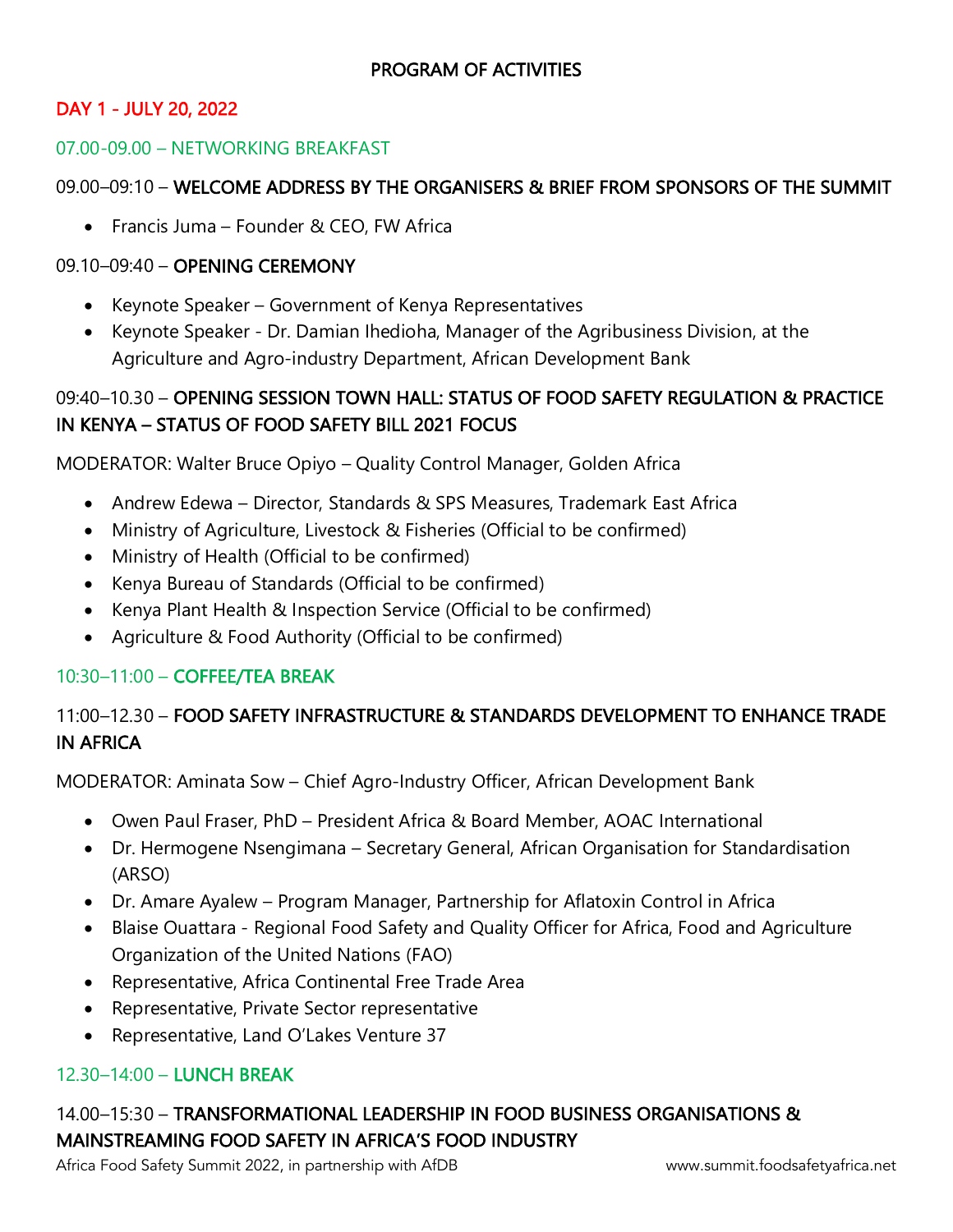- Campbell Mitchell Regional Quality & Food Safety Director, Middle East, Indian sub-continent & Africa, Kerry
- Steven Carlyon Managing Director, Simplifine Foods

# 15.30–17.30 – DIGITALISATION & SUPPLY CHAIN TRANSFORMATION TO DELIVER ON FOOD SAFETY, QUALITY & CONFORMITY IN AFRICA'S FOOD & AGRO INDUSTRY

- Representative, Private Sector
- Representative, Other Sectors

### 18:30–20:00 – COCKTAIL & ENTERTAINMENT

## DAY 2 – JULY 21, 2022

### 07.00-09.00 – NETWORKING BREAKFAST

### 08:30–09:15 – OPENING CEREMONY & KEYNOTE SPEAKER – AFMASS Youth Summit

Speaker to be announced

# 09:30–10.30 – OPENING SESSION TOWN HALL: TAPPING INTO THE YOUTH POTENTIAL IN AFRICA'S FOOD & AGRICULTURE SECTOR

MODERATOR: To be announced

- Charity Magwenzi R&D Manager, Capwell Industries
- Willis Mitula Head, Governance & Quality Assurance, KBL
- William Kapfupi Milling Executive CCB, National Foods, Zimbabwe

## 10:30–11:00 – COFFEE/TEA BREAK

## 11:00–13.00 – FOCUS ON YOUTH: CAREER GROWTH & OPPORTUNITIES IN AFRICA

MODERATOR: To be announced

- Benard Otundo Energy Manager, Brookside Dairy
- Katakala Muyoba Siakavuba Brewing Area Manager, Zambian Breweries
- Linda Capwell Regional Innovations Manager, Eastern & Southern Africa, Upfield
- Bhavika Chotaliya Material Planning & Procurement Manager, Orbit Products Africa

## 13.00–14:30 – LUNCH BREAK

## 14.30–16:00 – FOCUS ON YOUTH: ENTREPRENEURSHIP OPPORTUNITIES FOR YOUTH IN AFRICA'S FOOD & AGRO INDUSTRY

- Agnes Irungu Managing Director, Giant Millers
- Mercy Chatyoka Business Development & Innovation Lead, Armlead

## 16:00–17:30 – FOCUS ON YOUTH: YOUTH FOR A BETTER WORLD FOCUS